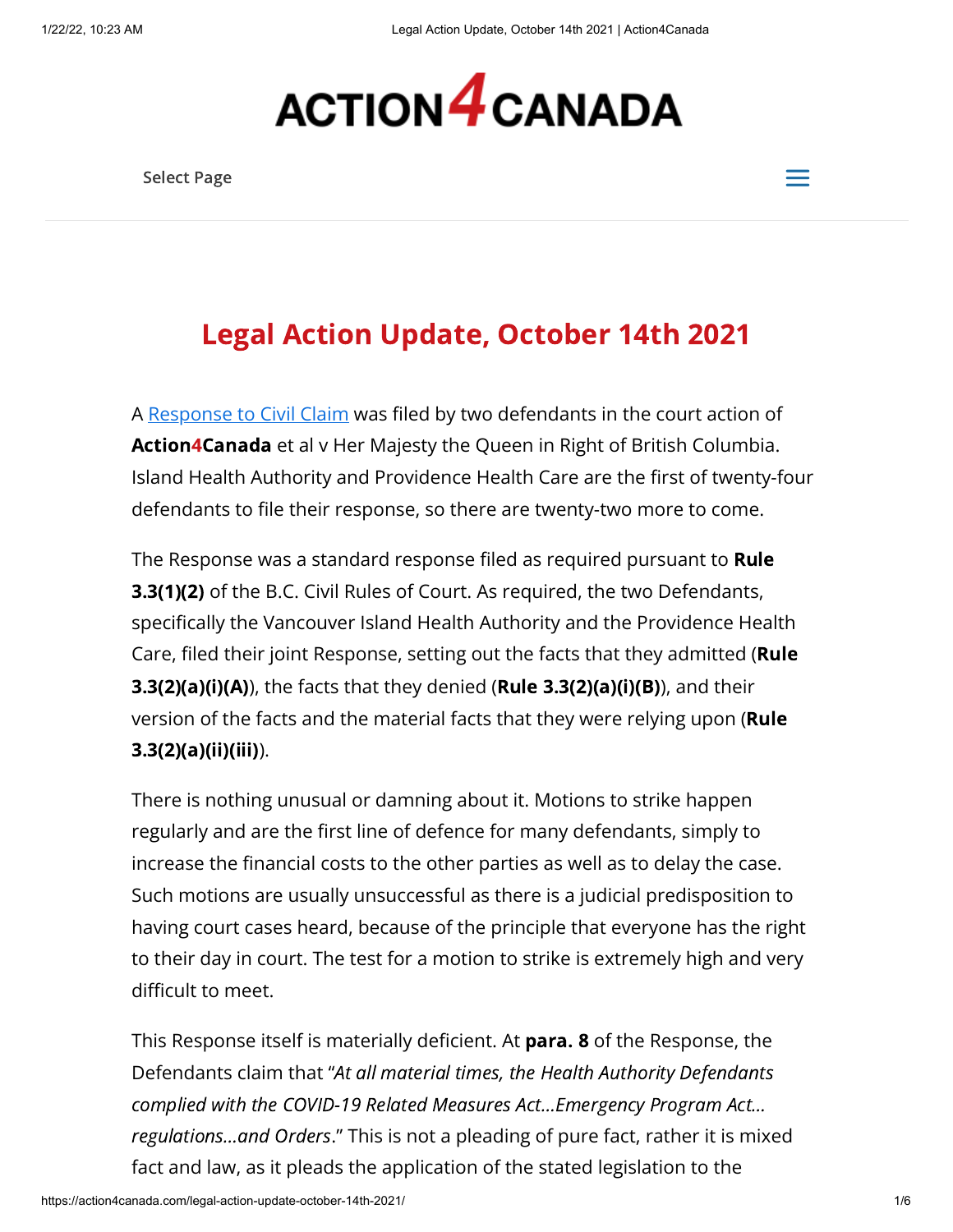allegation that the Defendants complied with it. Whether or not the Defendants complied with the legislation is not pure fact as it requires the application of the law to the facts. Other similar errors exist in this Response such that this Response too may have portions of it struck out.

They also set out in this Response whether or not they consented or opposed the relief sought in their Response and their legal basis for same.

These Defendants claim that the Notice of Civil Claim should be dismissed as disclosing no reasonable claim, is unnecessary, frivolous, and other grounds, basically simply quoting from **Rule 9-5(1)** ver batim. The test for disclosing no reasonable claim, is the "plain and obvious test". Simply because a case is new, is not a basis for striking a claim either. The BCSC stated earlier this year that: "… on a motion to strike, it is not determinative that the law has not yet recognized the particular claim. The approach must be generous and err on the side of permitting a novel but arguable claim to proceed to trial." Frazier v Kendall 2021 BCSC 1791 **CanLii para. 14.** On a motion to strike, the facts pleaded are also presumed to be true. Nothing in their Defence has been proven in court.

Importantly, any motion to strike, even if successful, would only be against these two Defendants, and would have no applicability to any of the remaining twenty-two Defendants, so it could not dismiss the entire case.

It is quite disturbing to read their Statement of Defence as it reveals a particularly dishonest and callous disregard for the harm they have caused.

They state that:

- At all material times, the Health Authority Defendants provided appropriate and reasonable service and/or care.
- The Canadian Charter of Rights and Freedoms does not apply to the Health Authority Defendants.
- The Health Authority Defendants deny that they breached any of the plaintiffs' rights under the Canadian Charter of Rights and Freedoms.
- The Health Authority Defendants deny that the plaintiffs, or any of them, suffered, or continue to suffer, any injury, loss, damage or expense.
- Decisions regarding diagnosis, treatment, and level of care a patient receives are solely made by physicians. Physicians are independent contractors and not employees of the Health Authority Defendants.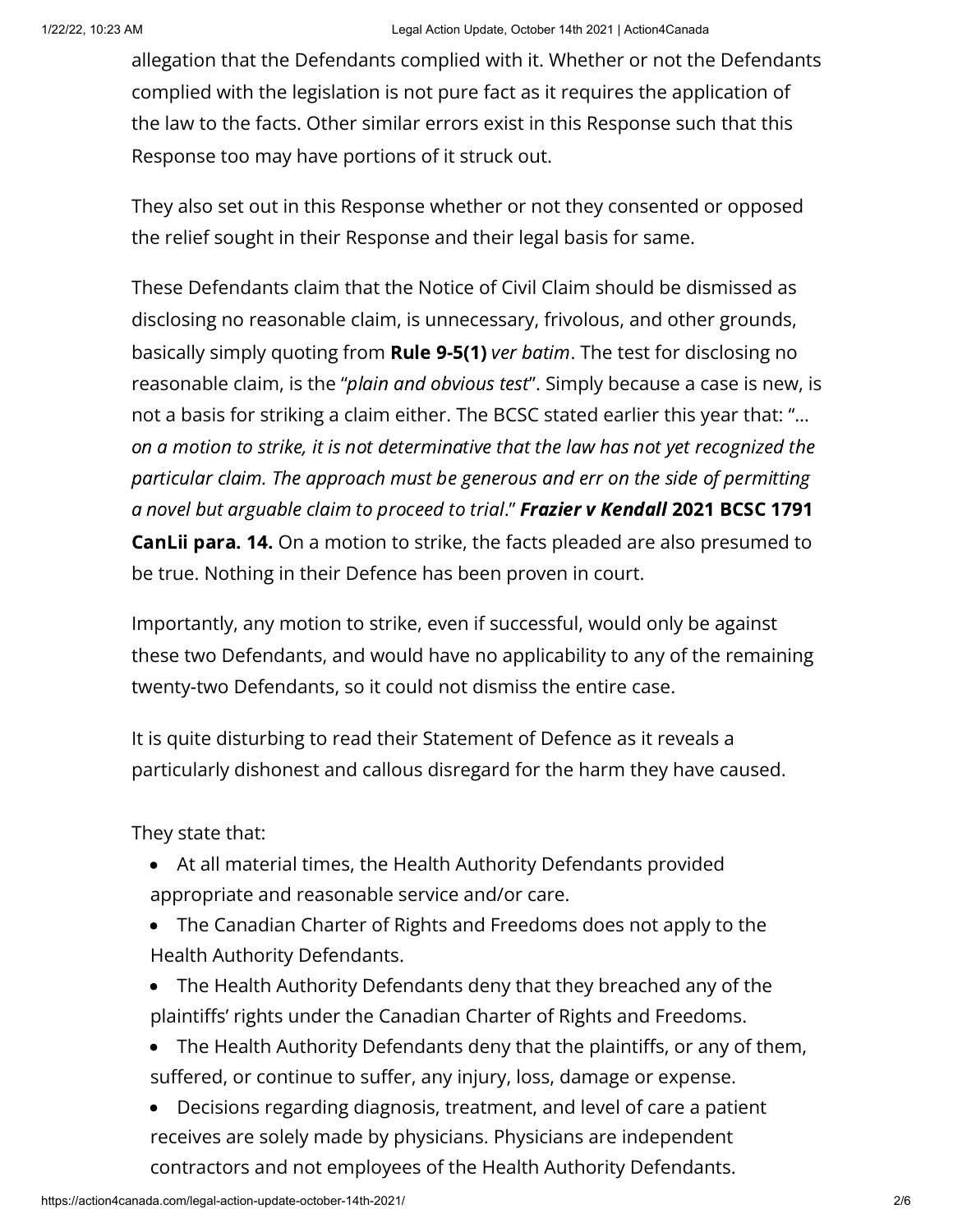If the plaintiffs suffered any injury, loss, damage or expense, as alleged or at all, which is denied, then:

a. such losses would not have reasonably been predicted or foreseen by a reasonable health authority or its employees, servants or agents; b. the Health Authority Defendants could not have prevented, avoided, or minimized the plaintiffs' loss by the exercise of reasonable care; c. these were caused by the plaintiffs' own negligence,

Every Canadian citizen must adhere to the rule of law and has a duty to respect the guaranteed rights of others. How much more so those who have sworn an oath to "first do no harm"?

To confirm, despite what some uninformed individuals are reporting, there is no counterclaim (suit) filed by these Defendants. None of the remaining Defendants have filed any Response as of yet. Anyone claiming that A4C is being sued or that their case was struck out, is putting out false information and either doesn't know how to read and understand Rules of Court, and reading pleadings, or has an improper motive and agenda, to spread false information.

Please consider becoming a [monthly](https://action4canada.com/donate/) donor and help Action4Canada continue to bring solutions and hope to the nation.

Thank you and God Bless Canada!

The Team @ Action4Canada

#### Vax Victims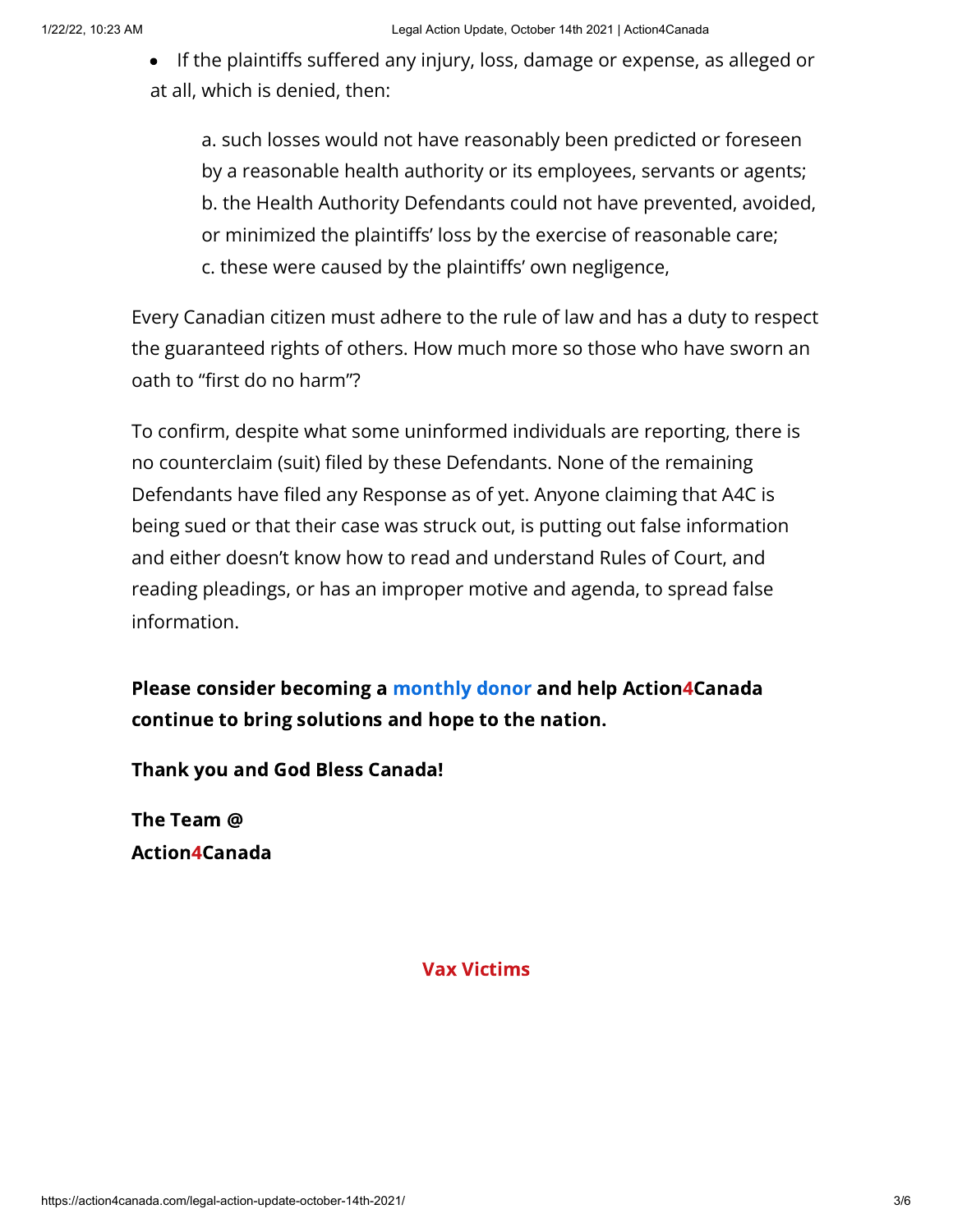

#### Notices of Liability

**ACTION 4 CANADA** 



#### Mask Notice of Liability



#### Advance Medical Directive



## Charter Rights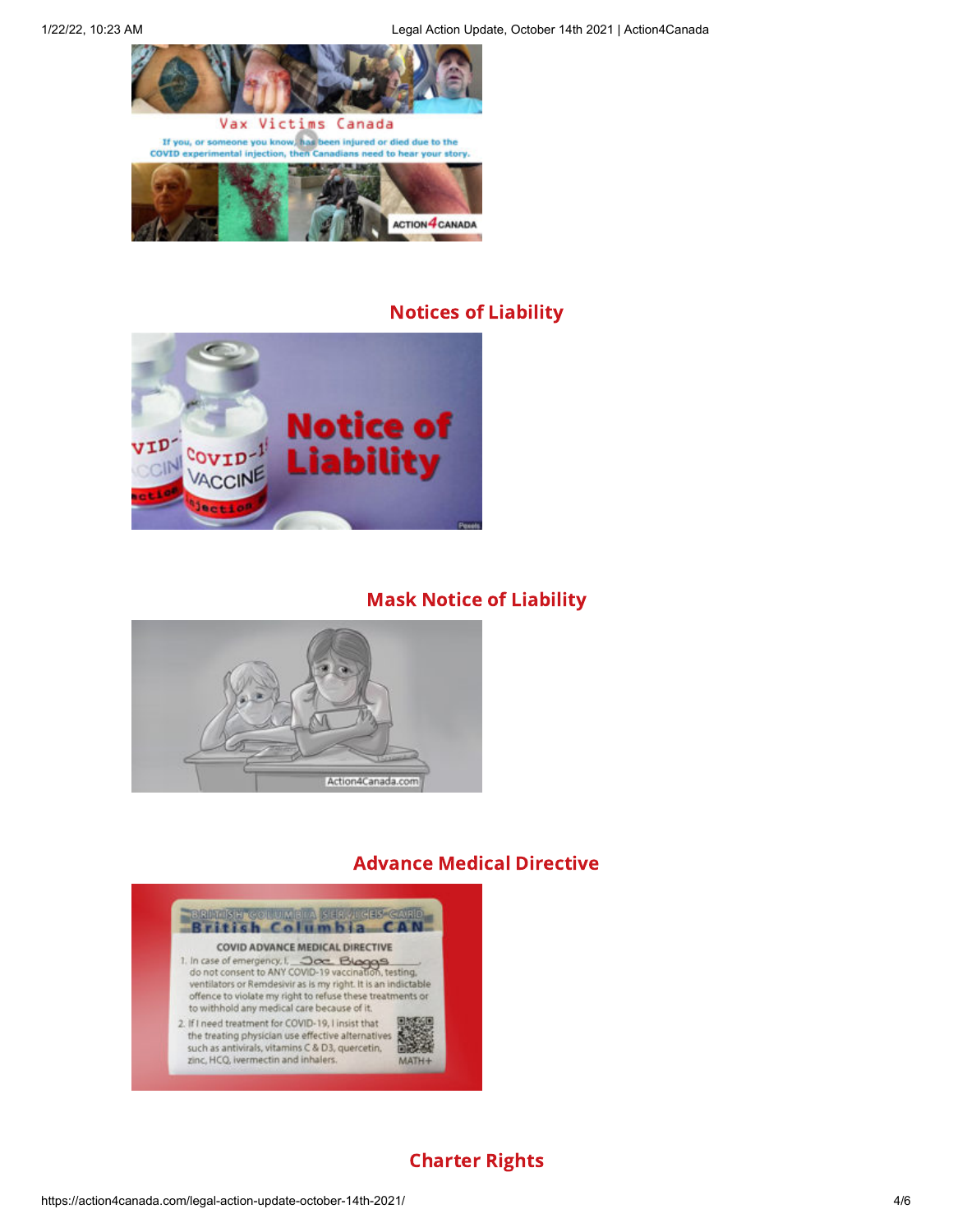

# Calls to Action



## Join Action4Canada

| Join the Movement to Pr |       |
|-------------------------|-------|
|                         |       |
| 00:00                   | 00:53 |



## ACT! For [Canada](https://www.actforcanada.ca/)

[Laura-Lynn](http://www.lauralynn.tv/) Tyler Thompson

Life Site [News](https://www.lifesitenews.com/)

[Rebel](https://www.rebelnews.com/) News